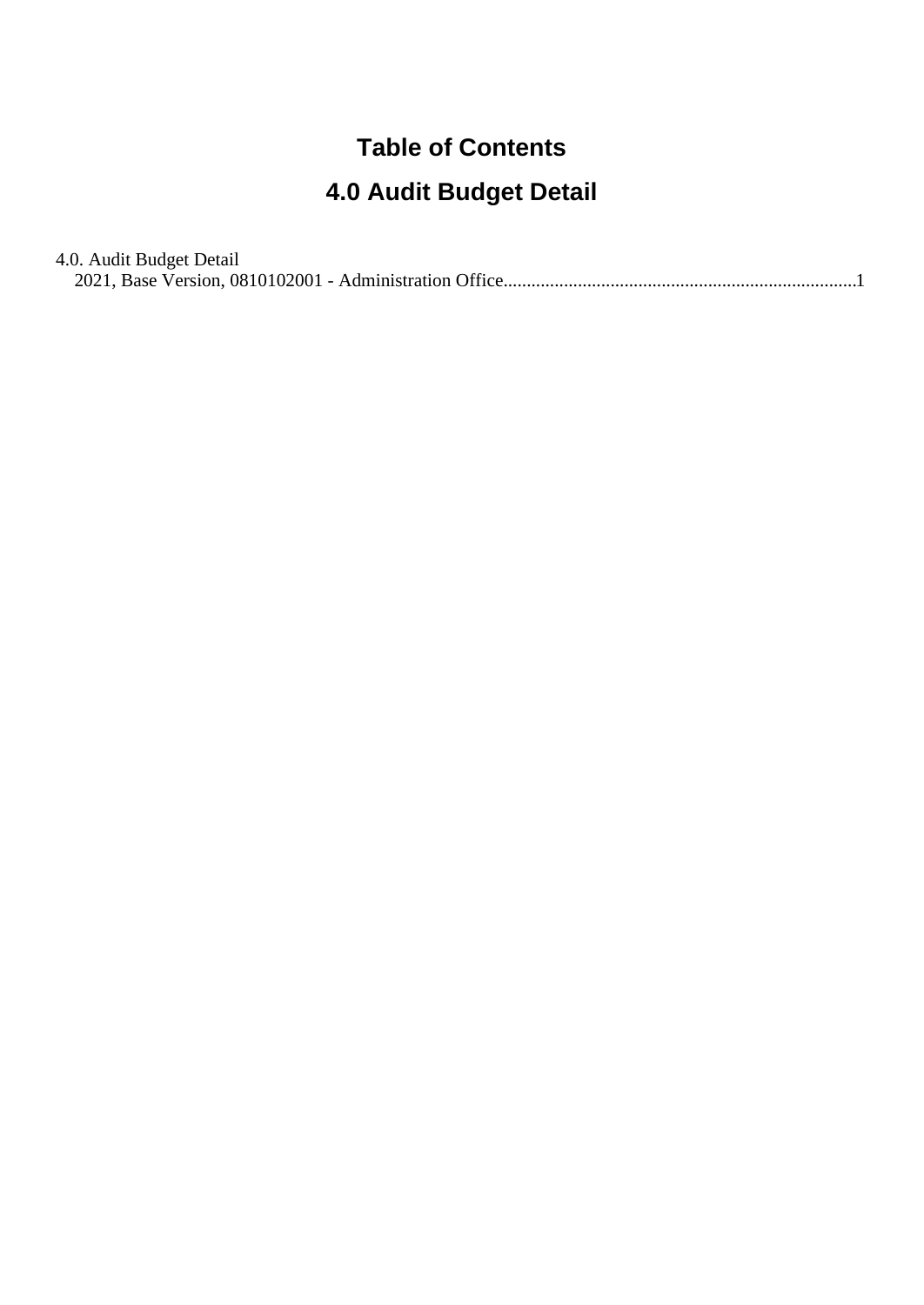<span id="page-1-0"></span>

## **2021 BUDGET VOLUME**

**Ministry:** 081 - Legal Aid Commission **Department:** 08101 - Headquarters **Organisation:** 0810102001 - Administration Office **Government Function:** 00000 - Unspecified Gov. Function **Location:** 0000000 - UnSpecified Location

| 0810102001 - Administration Office                          | 340,452 |
|-------------------------------------------------------------|---------|
| 11001 - Central GoG & CF                                    | 340,452 |
| 470101 - 16.3 Prom the rule of law at the natl & intl levls | 340,452 |
| 08101 - 1: Management and Administration                    | 340,452 |
| 08101001 - General Administration                           | 340,452 |
| <b>Unspecified Project</b>                                  | 340,452 |
| 085101 - Internal management of the organisation            | 27,116  |
| 22101 - Materials and Office Consumables                    | 9,000   |
| 2210101 - Printed Material and Stationery                   | 6,000   |
| 2210103 - Refreshment Items                                 | 3,000   |
| 22102 - Utilities                                           | 10,216  |
| 2210201 - Electricity charges                               | 6,316   |
| 2210202 - Water                                             | 300     |
| 2210203 - Telecommunications                                | 900     |
| 2210205 - Sanitation Charges                                | 2,700   |
| 22103 - General Cleaning                                    | 2,400   |
| 2210301 - Cleaning Materials                                | 2,400   |
| 22105 - Travel and Transport                                | 5,500   |
| 2210502 - Maintenance and Repairs - Official Vehicles       | 3,500   |
| 2210503 - Fuel and Lubricants - Official Vehicles           | 2,000   |
| 085204 - Recruitment, Placement and Promotions              | 1,500   |
| 22107 - Training, Seminar and Conference Cost               | 1,500   |
| 2210707 - Recruitment Expenses                              | 1,500   |
| 085206 - Manpower Skills Development                        | 7,000   |